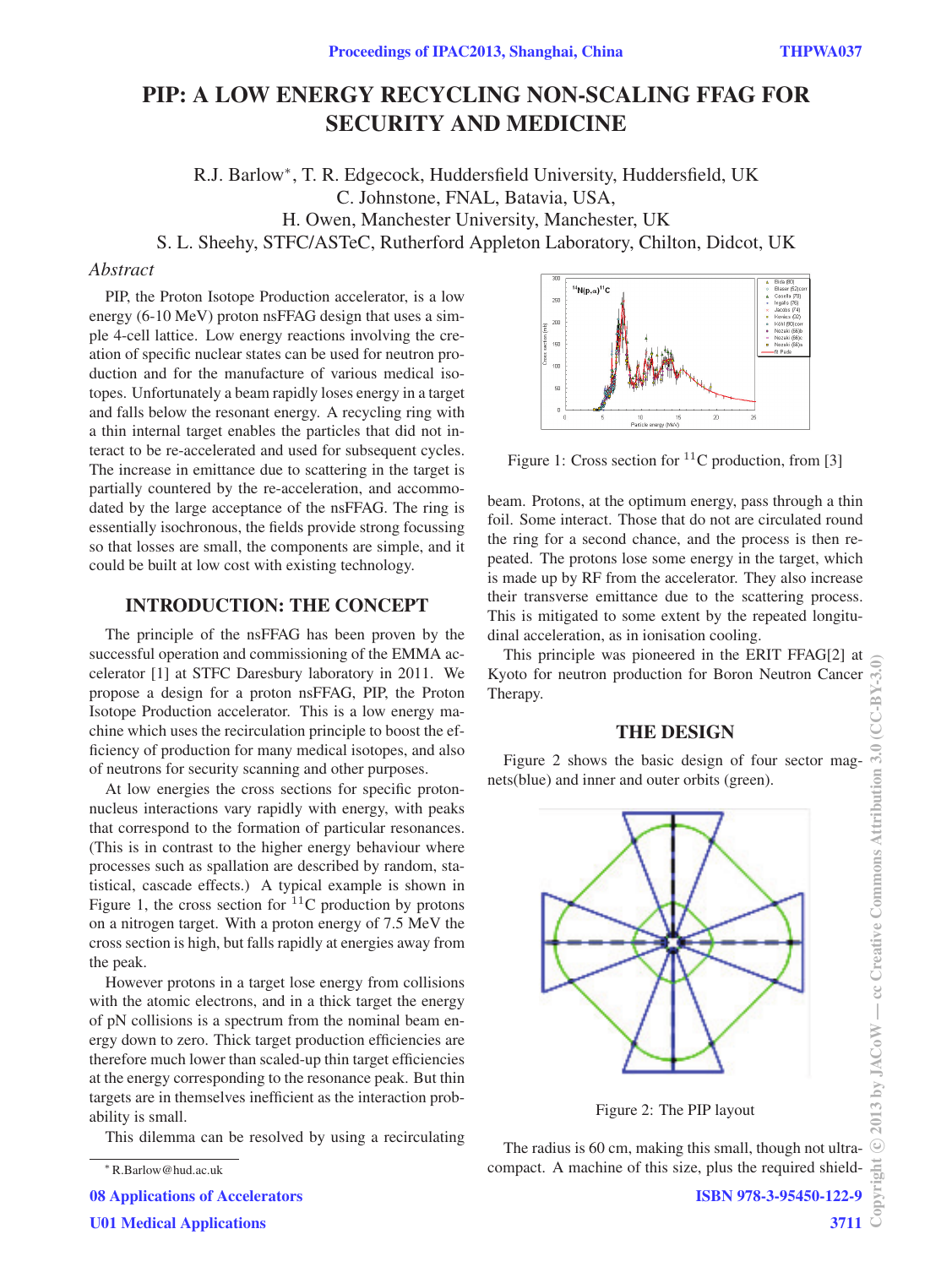ing, would fit into a typical hospital basement room.

Machine parameters are given in Table 1.

|  | Table 1: Baseline PIP parameters |  |
|--|----------------------------------|--|
|--|----------------------------------|--|

| Parameter                | value            |
|--------------------------|------------------|
| <b>Injection Energy</b>  | $50 \text{ keV}$ |
| <b>Extraction Energy</b> | 6 MeV            |
| Max current              | $10 \text{ mA}$  |
| <b>RF</b>                | approx. 500 MHz  |
| Radius                   | $60 \text{ cm}$  |
| Horizontal Aperture      | $40 \text{ cm}$  |
| Vertical Aperture        | 3 cm             |

There are four identical normal conducting magnets. The field is of order 1 Tesla, with a field variation which can be achieved through suitable shaping of the iron pole pieces.

The wide horizontal aperture requires a relatively low RF frequency, and a high harmonic number to match the orbital frequency.

Studies have shown that the isochronicity is good, allowing CW operation. Also the betatron tunes are very stable, so resonances can be avoided.

We anticipate that currents of several mA will be achievable, thanks to the CW operation. Verification using tracking calculations with space charge are in progress.

# *Comparison with Cyclotrons*

Whether this design is a cyclotronlike FFAG or an FFAG-like cyclotron is arguable. The field is fixed, and has a gradient, but it is not 'alternating' - it is increasing with  $R$  in all 4 magnets. Although other sector cyclotrons have increasing fields, their variation is more gentle than the gradients proposed here.

Given the availability of cyclotrons with this energy, we point out the advantages of the new design. The strong gradients, together with the edges, provide strong focussing. This reduces beam loss, which is a limiting factor in cyclotrons, so the improved focussing will enable the machine to run safely at currents a factor of ten higher than the equivalent cyclotron. Low losses also mean that the shielding required is reduced, giving a valuable reduction in the space required.

The use of separate sector magnets at these low energies, rather than a conventional single cyclotron magnet,  $\geq$  gives the advantage of accessibility for RF and for vacuum pumps, which will enable us to achieve better vacuum, reducing beam-gas collisions and thus also contribute to lower losses.

This accessibilty also means that multiple targets can be  $\mathbb{R}$  deployed in the space, making the machine readily adaptable to different uses on a short changeover – or even simultaneously.

### VARIATIONS ON THE BASE DESIGN

Higher energy protons, up to several tens of MeV, could be produced by a simple scaling up of the base design. This could be done if needed for a specific application.

Energies up to hundreds of MeV can be achieved by lattices involving further magnets, including some with opposing fields to achieve alternating gradients. Various designs are under consideration.

# *An Extracted Beam*

A version with an extracted beam is also under consideration. This would use an H<sup>−</sup> source, and extract using a stripping foil. Again, the principle of recirculation would apply; a thin foil would remove electrons from some particles, with the remainder going round again. Any  $H^0$  particles could be extracted on a dedicated path and stripped further in a second, thicker, foil.

# *Superconducting Magnets*

Superconducting magnets could be used, which could make them more compact as well as requiring lower wallplug power, but this would bring the complications of cryostats. At present we believe the disadvantages would outweigh the gains.

# *Permanent Magnets*

Permanent magnets are being considered as a possible option. Even with permanent magnets the energy of the particles can be varied simply by moving the radial position of the extractor foil.

### ISOTOPE PRODUCTION

It is helpful to consider two classes of isotopes separately: positron emitters for PET scanning, and  $99m$ Tc for SPECT perfusion.

Several positron emitters are in clinical use. Different isotopes are used for specific chemical compounds that serve a specific clinical or research purpose: <sup>18</sup>F for FDG studies is a prime example. Practical limits are imposed by the half life of the isotope.  $^{18}$ F has a half life of 110 minutes, and can be distributed from a central production site to hospitals in the region. By contrast  ${}^{11}$ C has a half life of only 20 minutes and so, despite its obvious applicability (carbon being part of any compound one could imagine having diagnostic possibilities) it is not in common use.

As a low cost and compact accelerator, PIP could be installed in every major hospital, rather than at regional centres. This would enable a wider range of isotopes to be available, and would enable clinicians to have doses generated rapidly and on demand, when the patient needed them, as opposed to waiting for a delivery.

 $99m$ Tc is very widely used, currently in 50 M doses per year, and the number is rising. Although technetium is chemically unremarkable, the photon energy is well